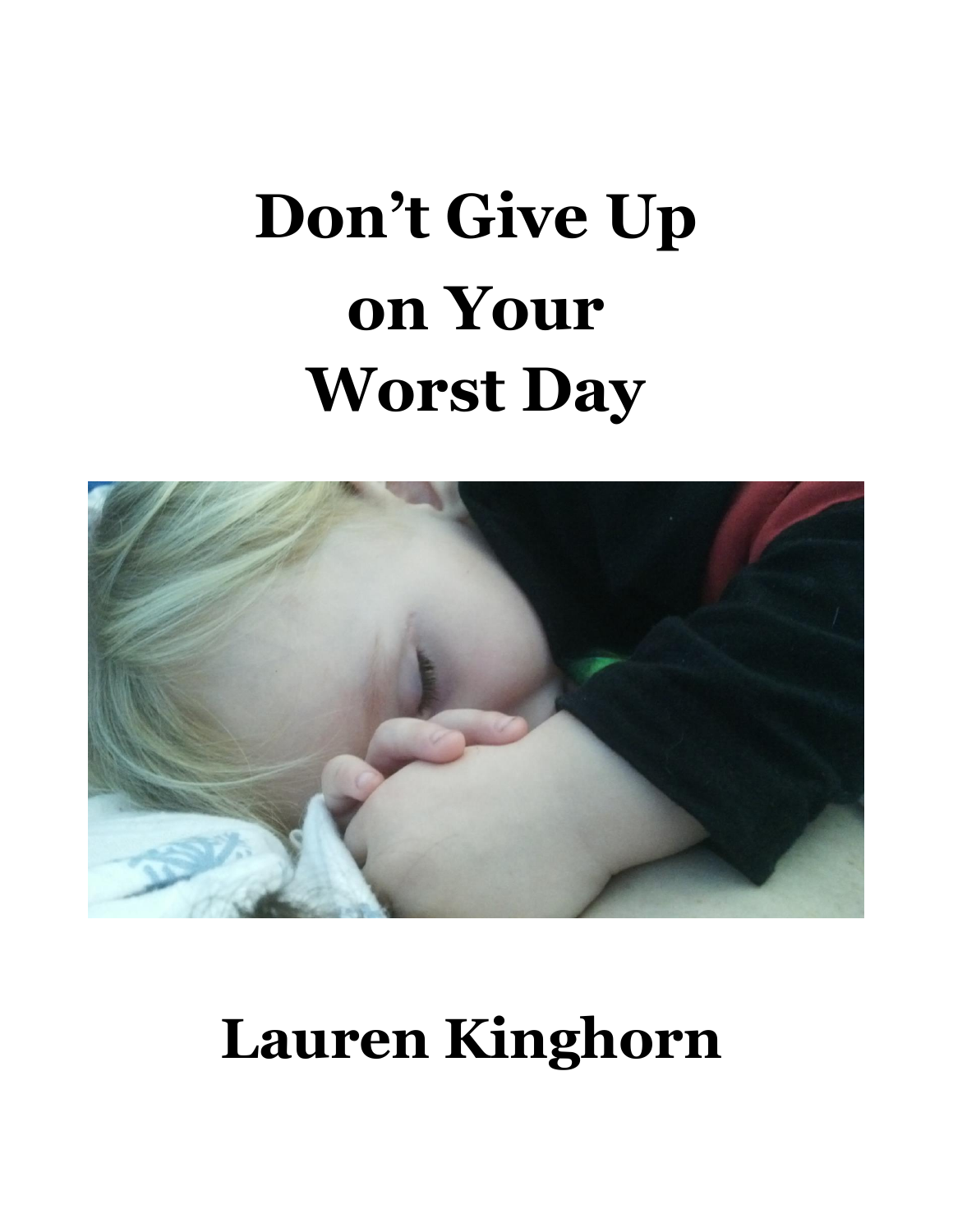| <b>Table of Contents</b>                                           |         |
|--------------------------------------------------------------------|---------|
| <b>Foreword</b>                                                    | Page 2  |
| <b>Note from the Author</b>                                        | Page 3  |
| <b>Chapter 1: How to Be a Good Girl Scout</b>                      | Page 4  |
| <b>Chapter 2: Fire Up Your Determination</b>                       | Page 7  |
| <b>Chapter 3: Getting Through the First Few Days &amp; Weeks</b>   | Page 12 |
| <b>Chapter 4: Making it to 6 Months Exclusive Breastfeeding</b>    | Page 18 |
| <b>Chapter 5: Surviving Biting, Boredom &amp; Other Challenges</b> | Page 21 |
| <b>Chapter 6: Surviving Other Possible Worst Days</b>              | Page 27 |
| <b>Chapter 7: Exceptions to the Rule</b>                           | Page 32 |
| Chapter 8: Don't Give Up on your Worst Day Because                 | Page 35 |

#### **© Copyright Lauren Kinghorn**

This is a FREE e-book. Therefore, if you've enjoyed it and got something out of it, you are most welcome to print it out or pass it on to your friends via e-mail.

You're also welcome to upload it onto your own website if your subscribers are predominantly women and particularly pregnant women or mothers with babies.

I ask only that you use the book in its entirety, exactly as it is now, and that you also offer it FREE to your subscribers. Thanks so much.

Please feel free to e-mail me on [lauren@happyhumanpacifier.com](mailto:lauren@happyhumanpacifier.com) should you have any queries in this regard. Read more at [Happy Human Pacifier.](https://happyhumanpacifier.com/category/breastfeeding)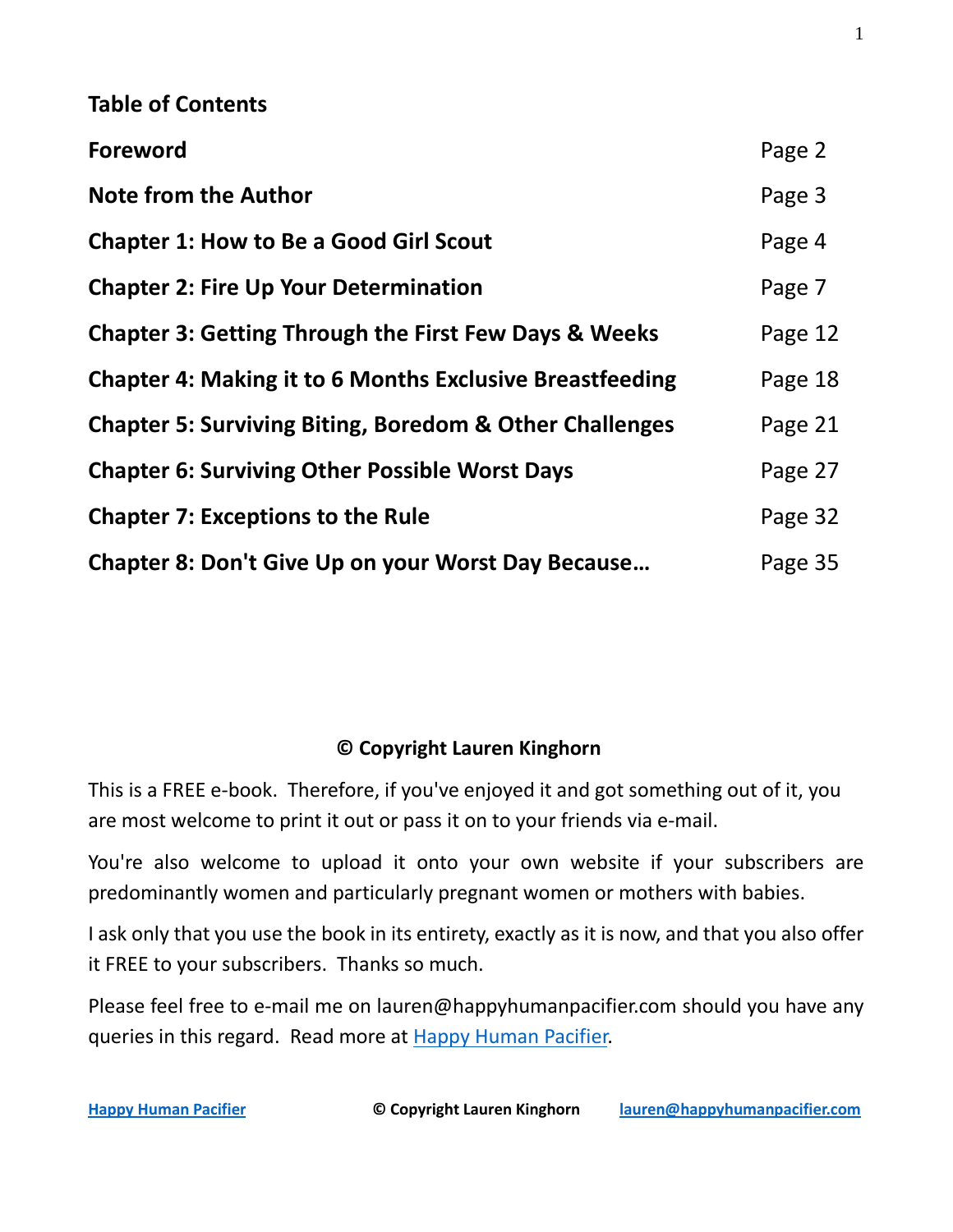## **Foreword**

If we are motivated either by the **desire to avoid pain or gain pleasure\***, it's no wonder breastfeeding stats are so dismally low\*\*. Because, for many Moms, breastfeeding starts out as a painful experience. For some, it can feel almost unbearable and this can be made worse if labour was long and excruciating.

It's understandable that many give up on nursing in those early tricky days. Especially if they are not aware of what may be just around the corner.

Because many Moms, who have persevered, can attest to the fact that the pleasure of nursing far outweighs the pain and that the pain is short lived. Usually, this pain-pleasure paradigm reverses in a matter of days or weeks.

Before you know it, nursing your newborn can become a beautiful, enjoyable, relaxing experience. It can start to feel like second nature.

It can become deeply fulfilling on many levels. It can rank right up there next to falling in love, getting married and becoming a Mom.

It might even feel like the best thing you ever did.

You see, nursing is one of the few activities we can do that falls into this category:

- $\frac{1}{\sqrt{2}}$  it feels good
- $\mathbf{\dot{x}}$  it's good for you
- $\frac{1}{10}$  it's good for others
- $\frac{1}{\sqrt{2}}$  it's for the greater good

Nursing your little one can give your life meaning. Beauty. Peace. And oh, so much Love.

Which is why it's **essential** not to give up on your worst day.

As with any worthwhile achievement in life, it can take a while to get into the swing of things.

Please know, this too shall pass.

Help is at hand. Good-Great days are coming. Hang in there.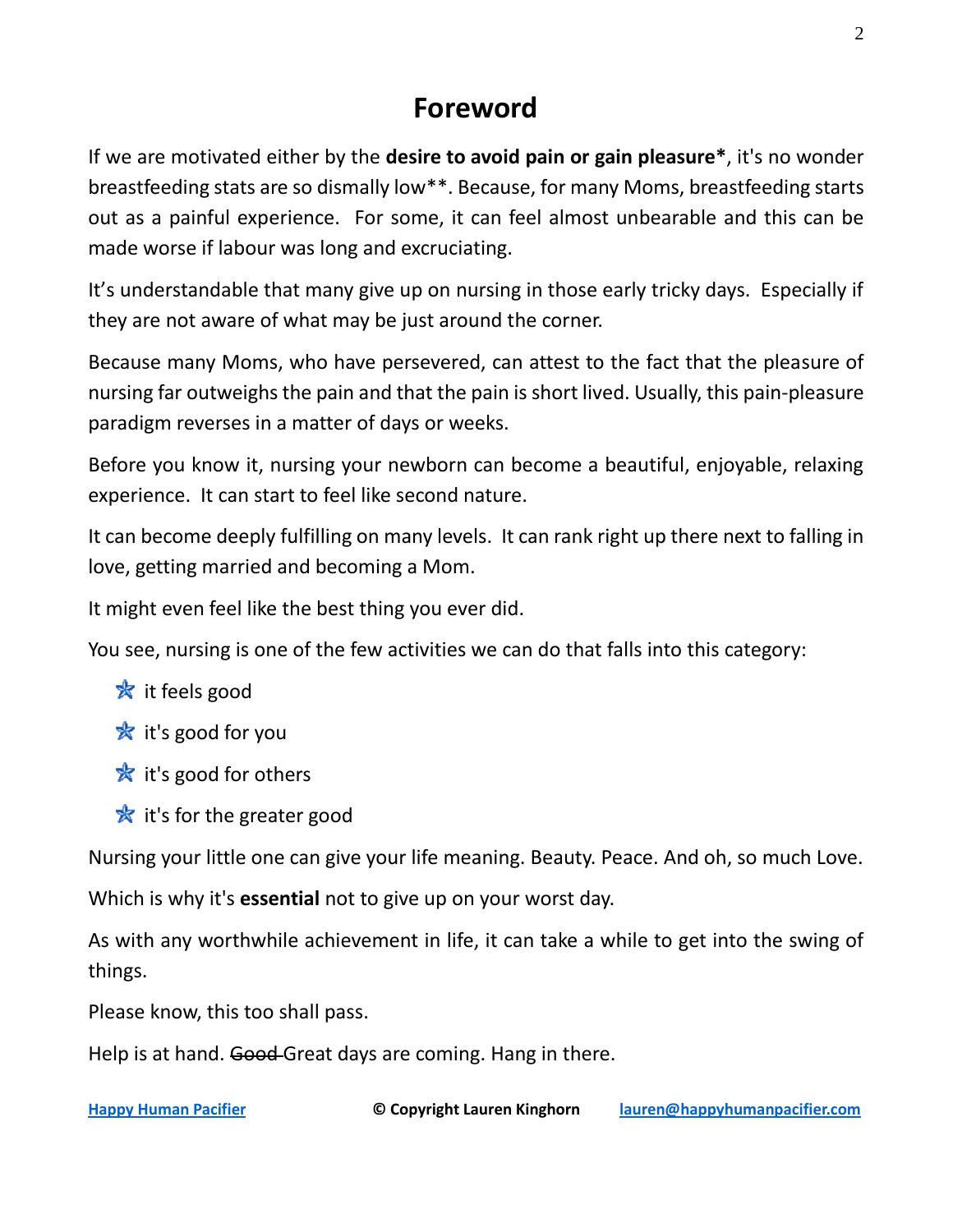**\* "One of the most important precepts about human behavior and change is that at the most basic level**, there are two forces that motivate people to do what they do: **the desire to avoid pain** or **the desire to gain pleasure**." Anthony Robbins – The Power of Leverage

\*\*In the USA 19% of Moms manage to breastfeed exclusively for 6 months, as per WHO guidelines.

In my home country, South Africa, it's as little as 8%, and in the UK it's a shocking 1%!

*[See more statistics here.](http://apps.who.int/gho/data/view.main.NUT1730)*

#### **Quick Note from The Author, Lauren Kinghorn**

#### **December 2018**

*When I had my son, Benjamin, I was determined to breastfeed him for at least 2 years, as recommended by The World Health Organisation (WHO).*

*I chose baby-led nursing and opted to share my bed with my little one (or co-sleep), which made nursing on-demand easy and natural for us.*

*Once we reached our 2-year nursing milestone, it made no sense to stop, so our goal shifted to full-term nursing.*

*Full-term for us came just before Benjamin's 4th Birthday. He weaned gradually, naturally and let nursing go when he was ready.*

*Nursing was one of the most beautiful, loving experiences of my life – and his. Benjamin is now 5-years-old and he still speaks fondly of his nursing days.* 

*Every now and then, he asks or attempts to nurse again but of course, he's forgotten how and there's no milk.*

*My wish is for you to discover the immense joy and beauty of nursing your newborn, for your sake and for the sake of your little one.*

*That's why I wrote this book.*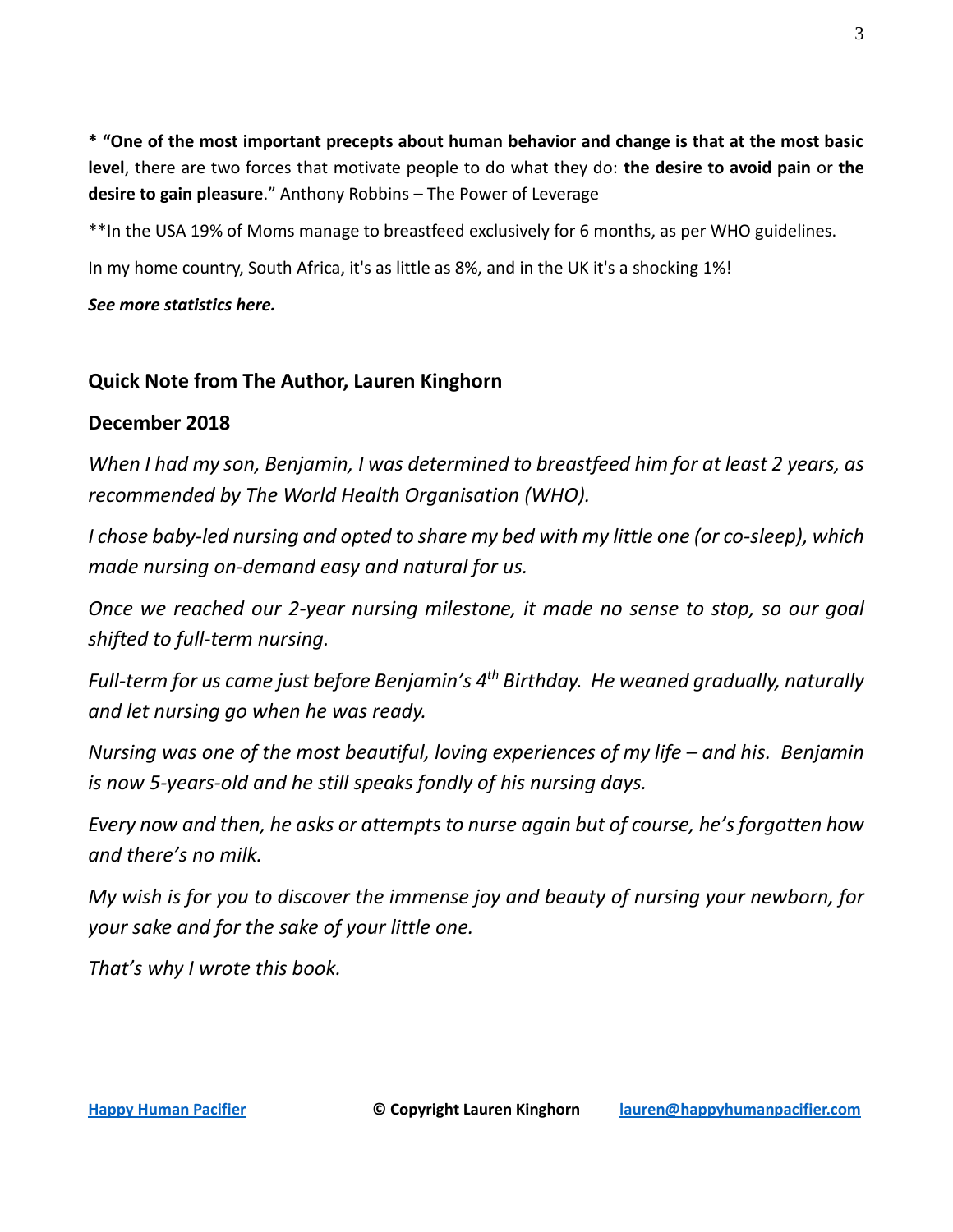

**Chapter 1:**

## **How to Be a Good Girl Scout**

The Girl Scout Motto is *Be Prepared* so let's do that.

There are a few ways you can prepare yourself for breastfeeding during your pregnancy. The first is to know what to expect in the first few days and weeks as a nursing Mom.

#### **Be prepared to breastfeed 24/7 in the beginning.**

Breastfeeding will be your full-time occupation. If you're breastfeeding exclusively, on demand, which is essential in the first 6 weeks to set up your milk supply, it's entirely normal to breastfeed about 12 times in 24 hours.

This could amount to 8 to 10 hours a day of breastfeeding (including night time feeds).

While I was pregnant I attended a fabulous talk given by [Marie-Louise Steyn,](https://birthandbreastfeeding.wordpress.com/tag/marie-louise-steyn/) IBCLC\* and author of **[Breastfeed Your Baby](http://www.metzpress.co.za/books/book-details/breastfeed-your-baby/)**[.\\*](http://www.metzpress.co.za/books/book-details/breastfeed-your-baby/)\*

One sentence from her talk made me giggle and thus stayed firmly in place in the early weeks of Benjamin's life, despite *Mommy brain.* She said:

#### *At the beginning, breastfeeding is a full-time job, if you manage to pack the dishwasher, you've worked overtime*.

Of course, I phoned my husband straight after the talk to deliver the news.

#### **Which naturally brings me to the second way to prepare yourself: seek support**.

It will help you enormously if you set up support systems before you pop. Part of your preparation is preparing your loved ones.

To this end, it's a really good idea to take your husband along with you to antenatal classes or any talks you might attend on breastfeeding.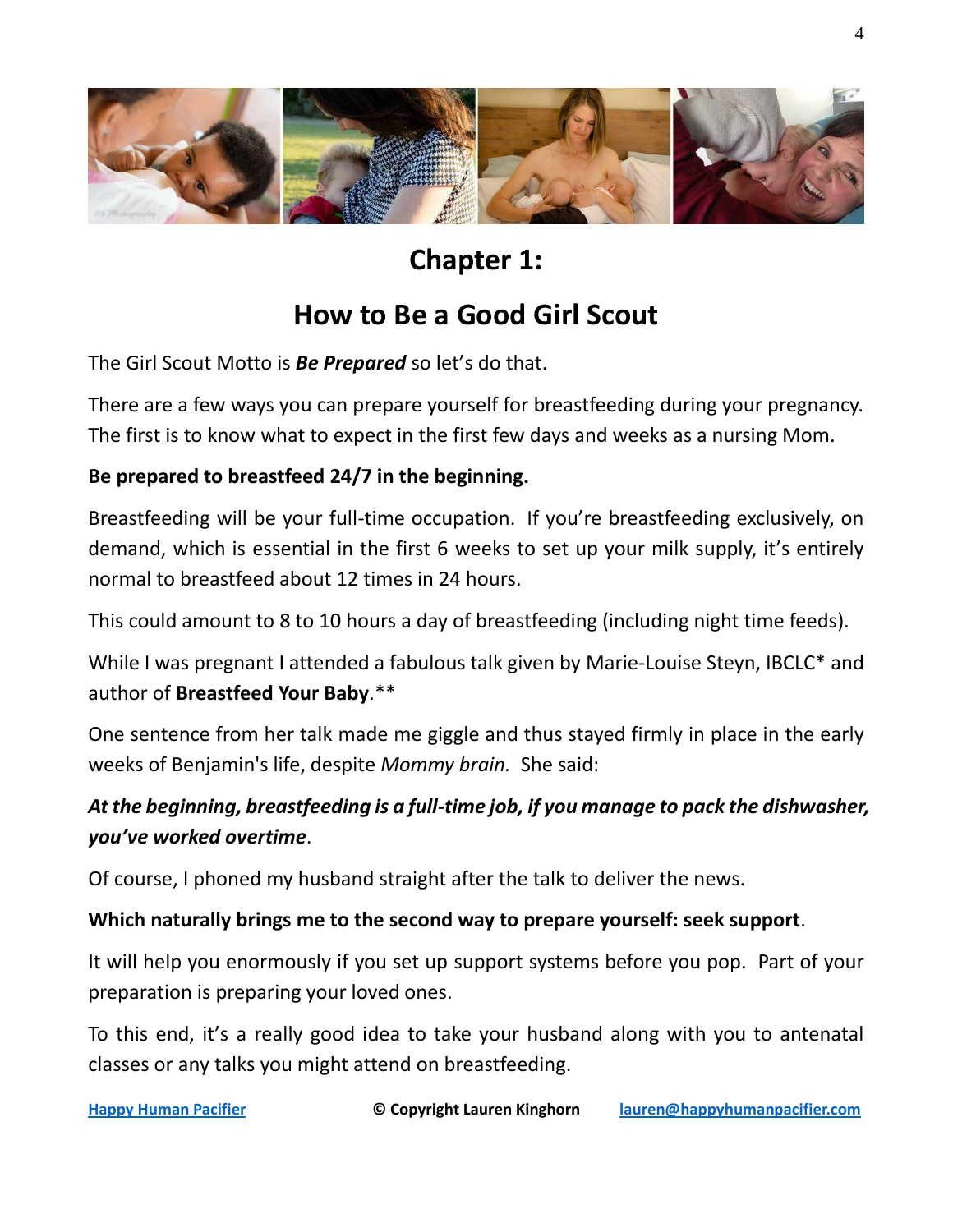My husband was not keen on attending antenatal classes (I think he had visions of Lamaze classes), and so he took some convincing.

Eventually we struck a deal: he agreed to attend every second Saturday and my Mom joined me for the other classes.

It was great having him at a few of the classes and my Mom helped me remember and emphasise important points to hubby after the other classes.

e.g. In class I learnt that I'd have no time for grocery shopping, housework or cooking in the early days as baby would be my new boss. I'm happy to report Daniel took note of all of this and delivered (excuse the pun).

I cannot stress this enough, having a supportive spouse, family or close friends could be what makes or breaks your breastfeeding experience.

Having said this, I believe the **single most important determining factor** in whether you give up or whether you continue breastfeeding, despite possible challenges, **is your own determination to succeed**.

There are exceptions to this rule. You'll find them in Chapter 8.

I'll give you some techniques to help you build up your resolve to nurse in the next chapter.

#### **It takes a Village**

I also recommend getting support from other breastfeeding Moms. It's unusual in Western society nowadays to come across women breastfeeding in public, and so we may not have an idea of what it looks like to nurse. Attending a meeting at your local **[La](http://www.llli.org/)  [Leche League](http://www.llli.org/)** (LLL) while you're still pregnant, is a great idea.

I managed to get to two LLL meetings before I had Benjamin (and many since) and it was fascinating to hear the stories and be up close and personal with Moms nursing their newborns, or babies, or toddlers.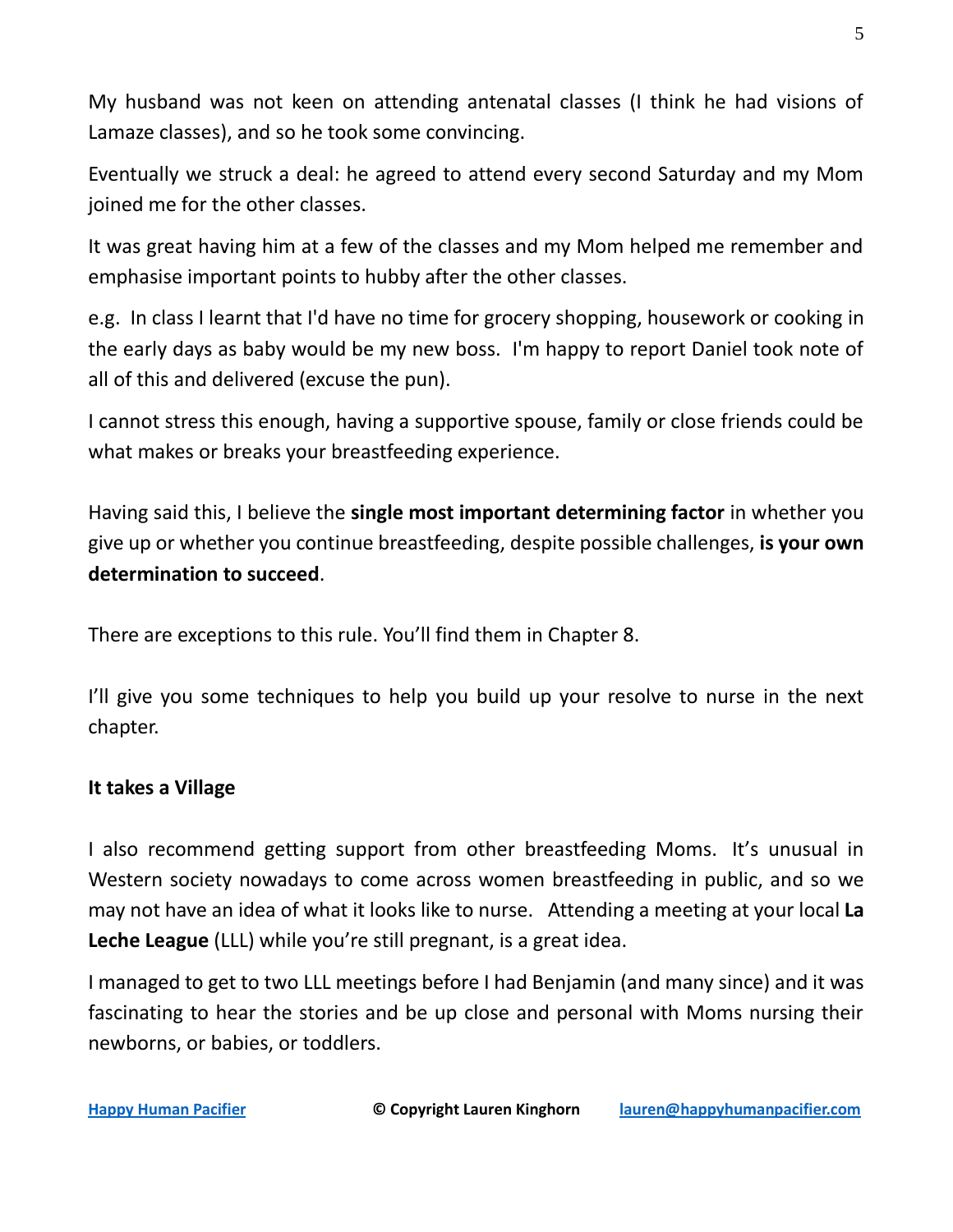#### **La Leche League was quite an eye-opener.**

Watching new moms learning to latch their babies properly and more experienced Mothers nursing comfortably is about the closest you'll get to practicing before-hand.

A precious moment for me at my first LLL meeting was when one of the new Moms asked if I would hold her baby boy for a couple of minutes so she could nip out to the bathroom. I melted.

#### *This is what it will feel like to hold my little boy in a few weeks' time? Wow.*

As you enter the last trimester of pregnancy, you can feel there's a little life inside you when baby kicks or hiccups, you can see there's a little person growing inside you on the scans, but **nothing beats the feeling of holding a real live baby in your arms.**

To sum up… I'd recommend you prepare yourselves during your pregnancy by following the 4 steps below:

- **E** Attend Antenatal classes in your area, ideally with a Lactation Consultant
- Read books, watch videos or attend talks on pregnancy, labour & breastfeeding
- Get the full support and understanding of your loved ones
- $\blacksquare$  Find a way to be around nursing Moms, join a local breastfeeding support group

**\*** IBCLC = International Board-Certified Lactation Consultant

\*\* Marie-Louise breastfed her own 5 children, and is a doula, birth photographer and lactation consultant. She gave me my first insights into breastfeeding and I enjoyed her straight talking book on breastfeeding more than most others I've read since. I found it a quick, easy read.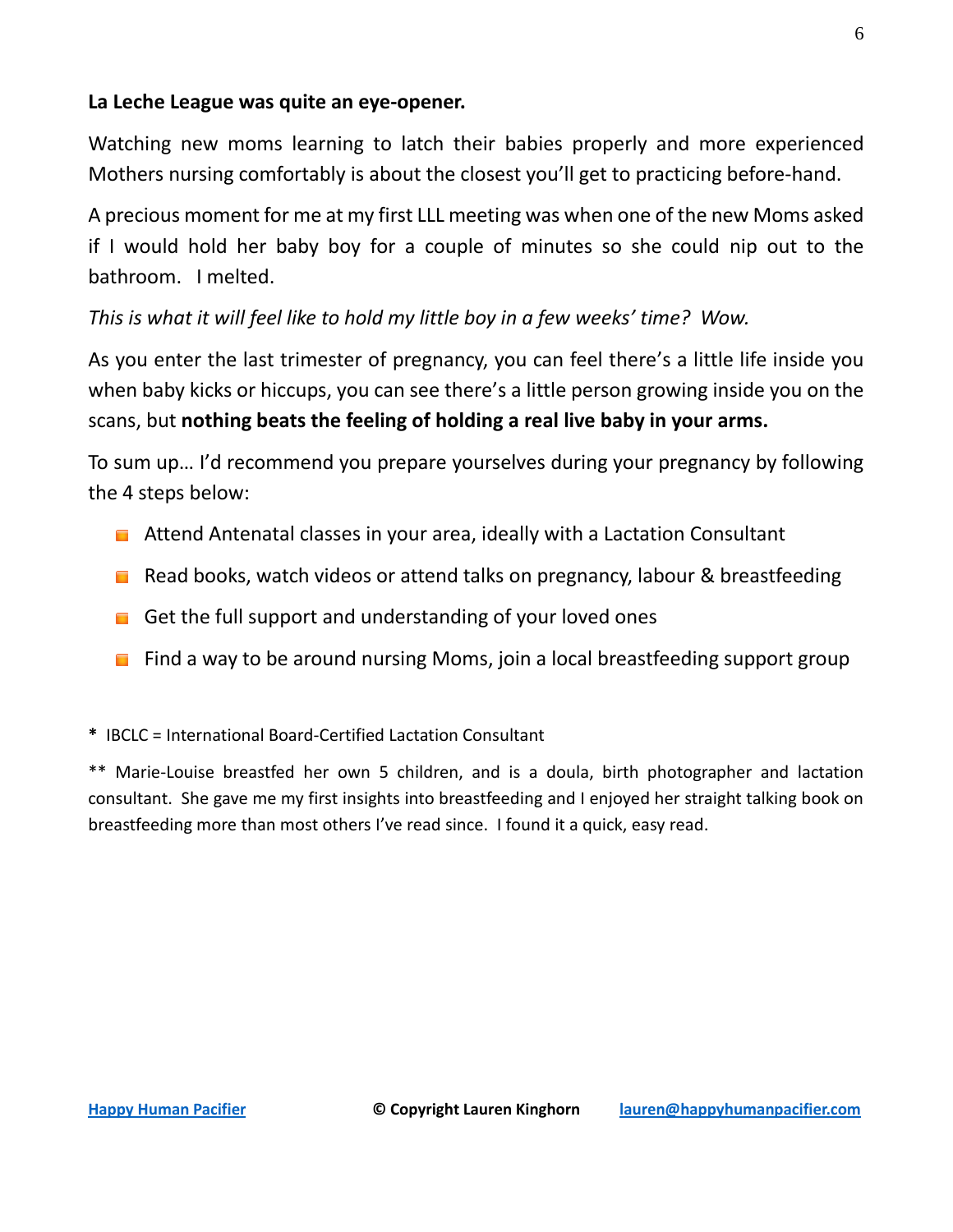

## **Chapter 2:**

### **How to Fire Up Your Determination**

I found that knowing all the benefits of breastfeeding upfront, really helped me fire up my determination to breastfeed.

My intention with my book, *Happy to Be a Human Pacifier* (soon to be released on Amazon Kindle) is to provide so many compelling reasons to breastfeed, that new mothers would consider this their only option.

I'm still interviewing Moms and completing the research for the book, so for now I'll lead with some of the remarkable benefits I've uncovered so far in my research:

#### **Did you know that your Breastmilk can save your baby's life?**

As per the World Health Organization, *"*If every child was breastfed within an hour of birth, given only breast milk for their first six months of life, and continued breastfeeding up to the age of two years, about 800 000 child lives would be saved every year**".** 

#### **[Read more here](http://www.who.int/features/factfiles/breastfeeding/en/)**

This is because breast milk is teaming with antibodies, which can prevent the two leading causes of death in children: diarrhoea and pneumonia.

Benjamin has had diarrhoea twice in his little life, and both times were long after most of my Mommy friends had stopped breastfeeding (he was 19 months and 25 months old).

Both times I was extremely grateful that he was still nursing. The first time he refused anything by mouth except breastmilk, the second time he asked only for breastmilk, water and biscuits (which of course he could not keep down).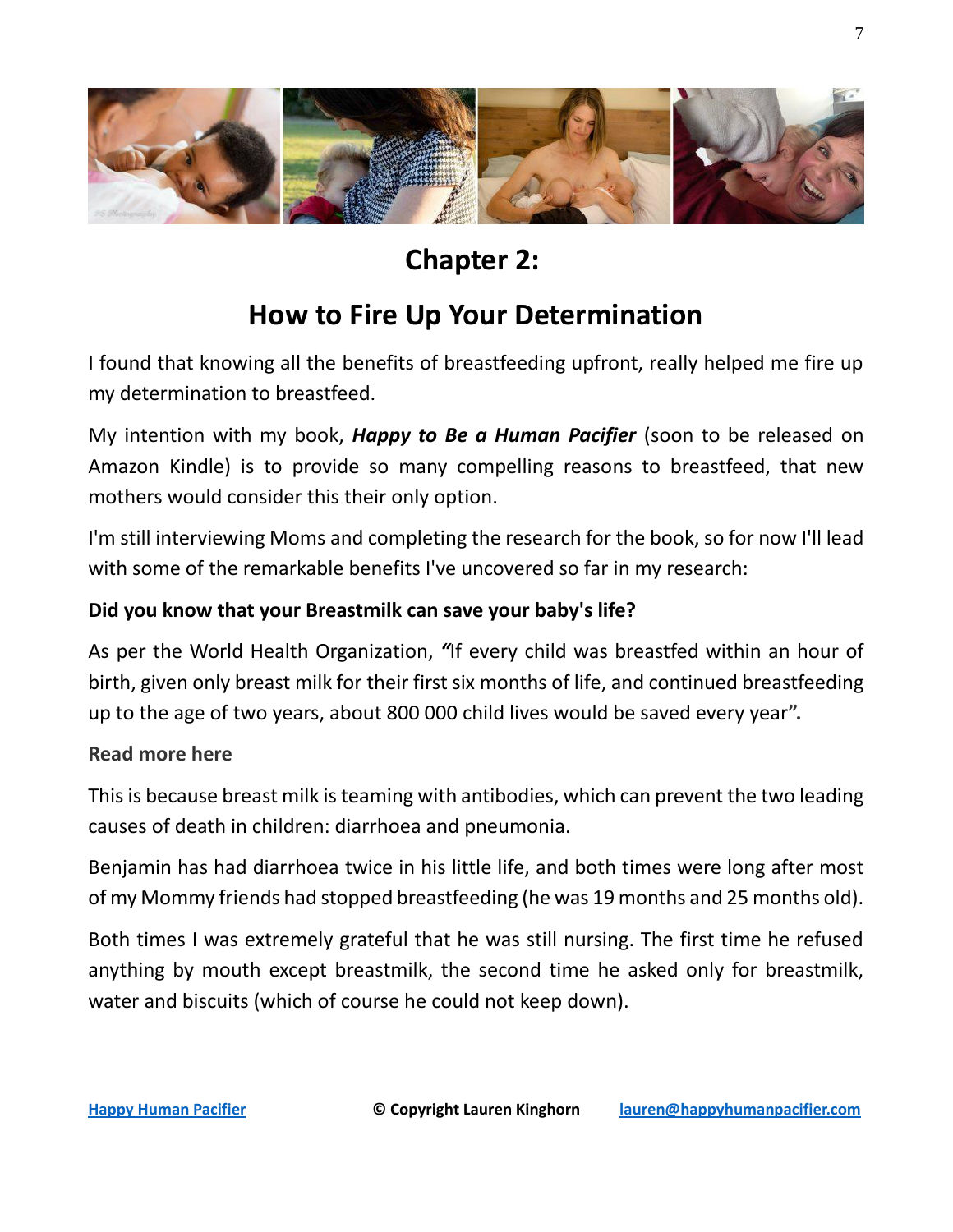#### **There are scientific studies proving these Health Benefits for Baby:**

- $\cdot$  Breastfed babies have better visual acuity
- Breastfed babies have fewer & less severe ear infections
- Breastfed babies have fewer & less severe colds, flu's & asthma
- $\cdot$  Breastfed babies are far less likely to suffer from tummy bugs
- $\cdot$  Breastfed babies are less likely to suffer from diabetes
- $\cdot$  Breastfed babies are less likely to have orthodontic problems
- $\cdot$  Breastfed babies are less likely to experience reflux & colic
- $\cdot$  Breastfed babies have smoother, clearer, healthier skin
- $\cdot$  Breastfed babies tend to be more intelligent
- Breastfed babies have less risk of diabetes and heart disease later in life
- $\cdot$  Breastfed babies are less likely to be overweight as adults
- Breastfed babies are less likely to die from Sudden Infant Death Syndrome (SIDS)

#### **Studies also prove these Health Benefits for You, Mommy:**

- $\cdot$  Breastfeeding helps your uterus return to normal size
- $\cdot$  Breastfeeding reduces bleeding after birth
- $\cdot$  Breastfeeding burns more calories
- Breastfeeding usually delays return of menstruation
- Breastfeeding reduces your risk of breast and ovarian cancer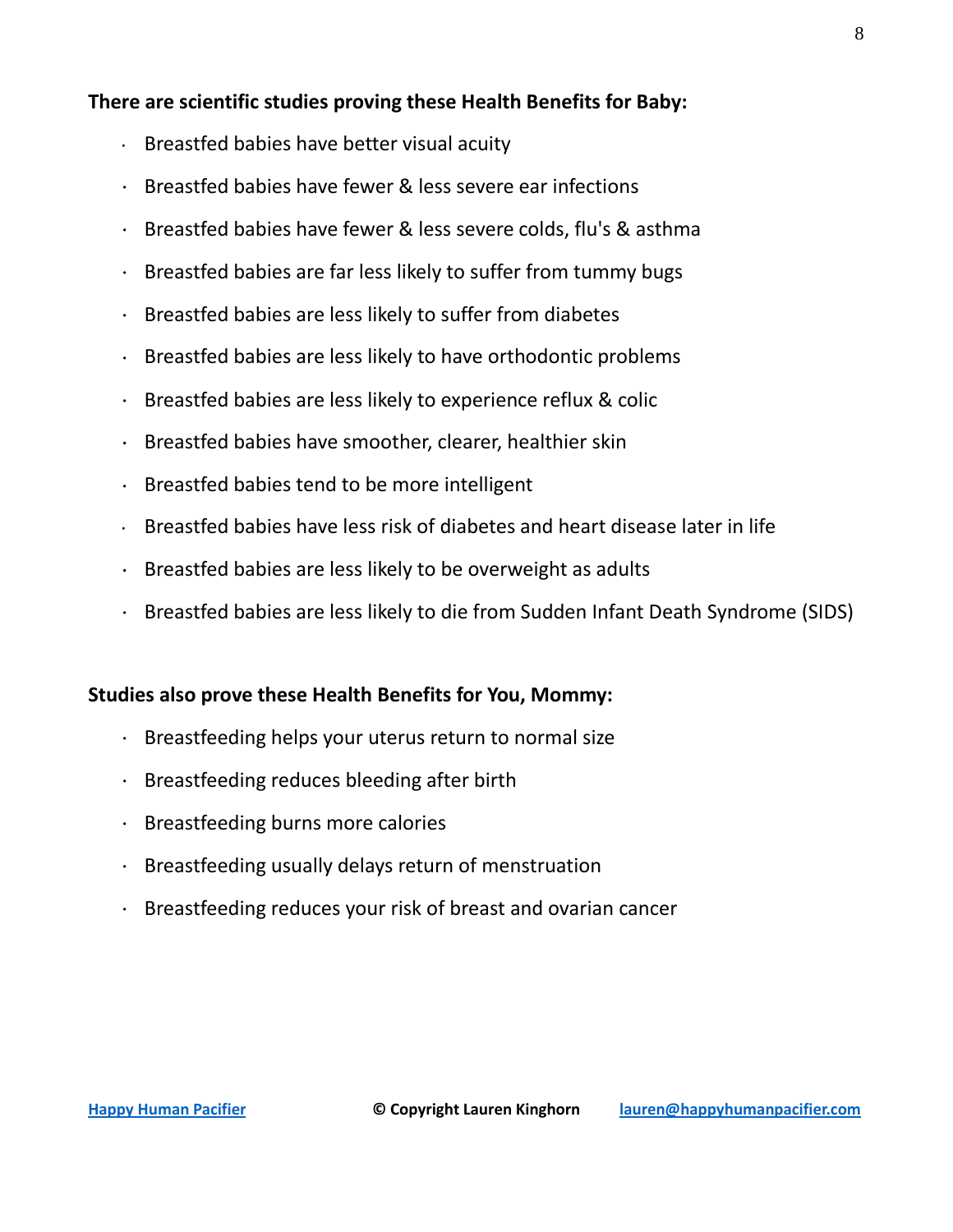#### **Emotional and Psychological Benefits of Breastfeeding**

Apart from the nutritional value of breastmilk, which studies have shown is far superior than any substitute, the emotional support you offer to your baby every time you offer the breast is indescribable.

Babies thrive on touch. They need to feel close to their mothers, to be held, to be loved. Breastfeeding is a powerful form of communicating your love to your newborn. And interestingly, as you start breastfeeding, the so-called "love hormone" (oxytocin) floods into your body, and you are instantly filled with a sense of peace and adoration.

We have a huge responsibility towards our children, not least of them being to give them the best possible start in life. I see breastfeeding as the perfect way to keep my son both safe, and secure.

Breastfeeding is so much more than just premium nourishment and immune support, it is a sacred time where you can show your love and commitment to your child, and in so doing, build up their trust and self-esteem.

I am deeply grateful to have been able to give my son this tremendous gift.

Take a moment to consider which of these reasons stand out as the most important reason for you, personally, and for that precious little bundle of joy you are carrying or have carried in your womb.

#### **Further help for when the going gets tough**

There are two simple techniques that would be helpful to master before baby arrives.

Both are beautifully freeing and leave you with a deep sense of calm and joy, especially when you're releasing big issues.

- 1. *The Work* by Byron Katie frees the mind from stressful thoughts.
- **2.** *Emotional Freedom Technique* frees the spirit from unwanted emotions.

#### **Unbundling the Mind**

One of the most life-changing books I ever read was *[Loving What Is](http://www.amazon.com/gp/product/1400045371/ref=as_li_tl?ie=UTF8&camp=1789&creative=9325&creativeASIN=1400045371&linkCode=as2&tag=happyhumanpacifier-20&linkId=TO56DBPR365ZZT6H)* by Byron Katie .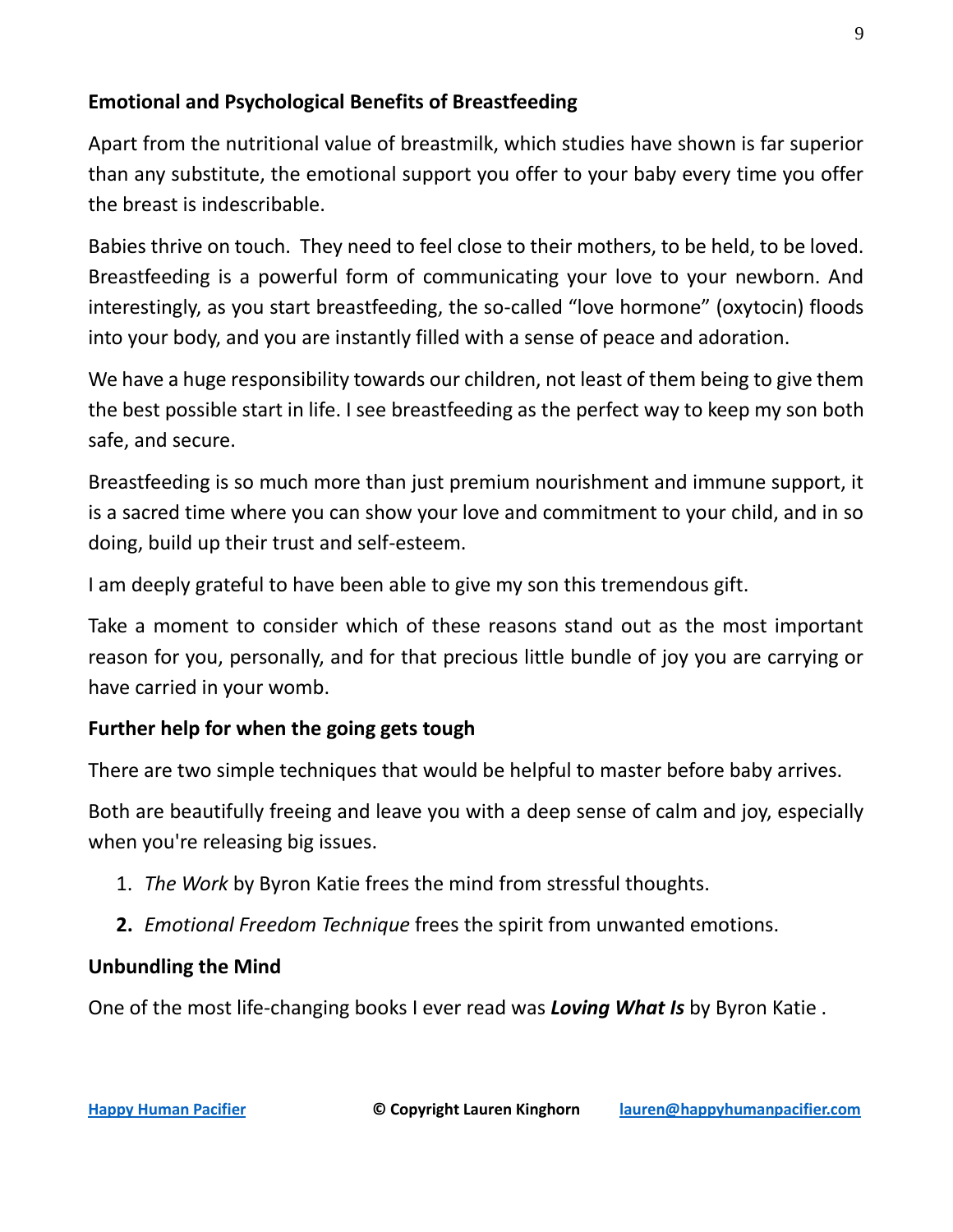Katie, as she's lovingly known, created a process of writing down your stressful thoughts and then questioning them. In the questioning process, you are able to release thoughts that may have been plaguing you or holding you back for years.

*The Work*, as Katie's process is called, can be applied to traumatic issues like child abuse, betrayal, miscarriage or stillbirth, as well as common, everyday frustrations and resentments.

For example, as a new Mom you may find you resent your husband for going to work while you are left dealing with a crying baby who seems to spend more time on the breast than off. Doing *The Work* on this, or any other issue you may have around being a new parent, can give you an entirely new perspective and in the process becomes an excellent coping mechanism for you.

I was fortunate to attend a workshop by Byron Katie in Johannesburg in 2003 and I got to experience *The Work* live as Katie took people through her process on stage.

Katie travels around the world sharing her technique, and has many examples of her work on her website go to:<http://thework.com/en>

Download the **[Judge Your Neighbour Worksheet](http://thework.com/sites/thework/downloads/worksheets/JudgeYourNeighbor_Worksheet.pdf)** and **[Instructions for Doing](http://thework.com/sites/thework/downloads/worksheets/instructions_for_thework.pdf) The Work**.

#### **Unbundling the Emotions**

Another technique that has worked brilliantly for me is [Emotional Freedom Technique](http://www.amazon.com/gp/product/1440579113/ref=as_li_tl?ie=UTF8&camp=1789&creative=9325&creativeASIN=1440579113&linkCode=as2&tag=happyhumanpacifier-20&linkId=RERPIEX7OAKQKN6I) also called EFT or [Tapping.](http://www.amazon.com/gp/product/1401939422/ref=as_li_tl?ie=UTF8&camp=1789&creative=9325&creativeASIN=1401939422&linkCode=as2&tag=happyhumanpacifier-20&linkId=VTLZRMY36UPFZIAB) I've never been one to shy away from alternative techniques, but I must admit I felt a little silly when I first tried tapping.

Once I understood, however, that the tapping is not as random as it looks, you're actually tapping specific pressure points, it all started to make sense to me.

I know from my Shiatsu training that pressure points relate to organs in the body, which in turn relate to certain emotions.

I've since worked through tough emotional issues of my own using this brilliant technique and helped some clients work through issues too.

One particularly pivotal example springs to mind...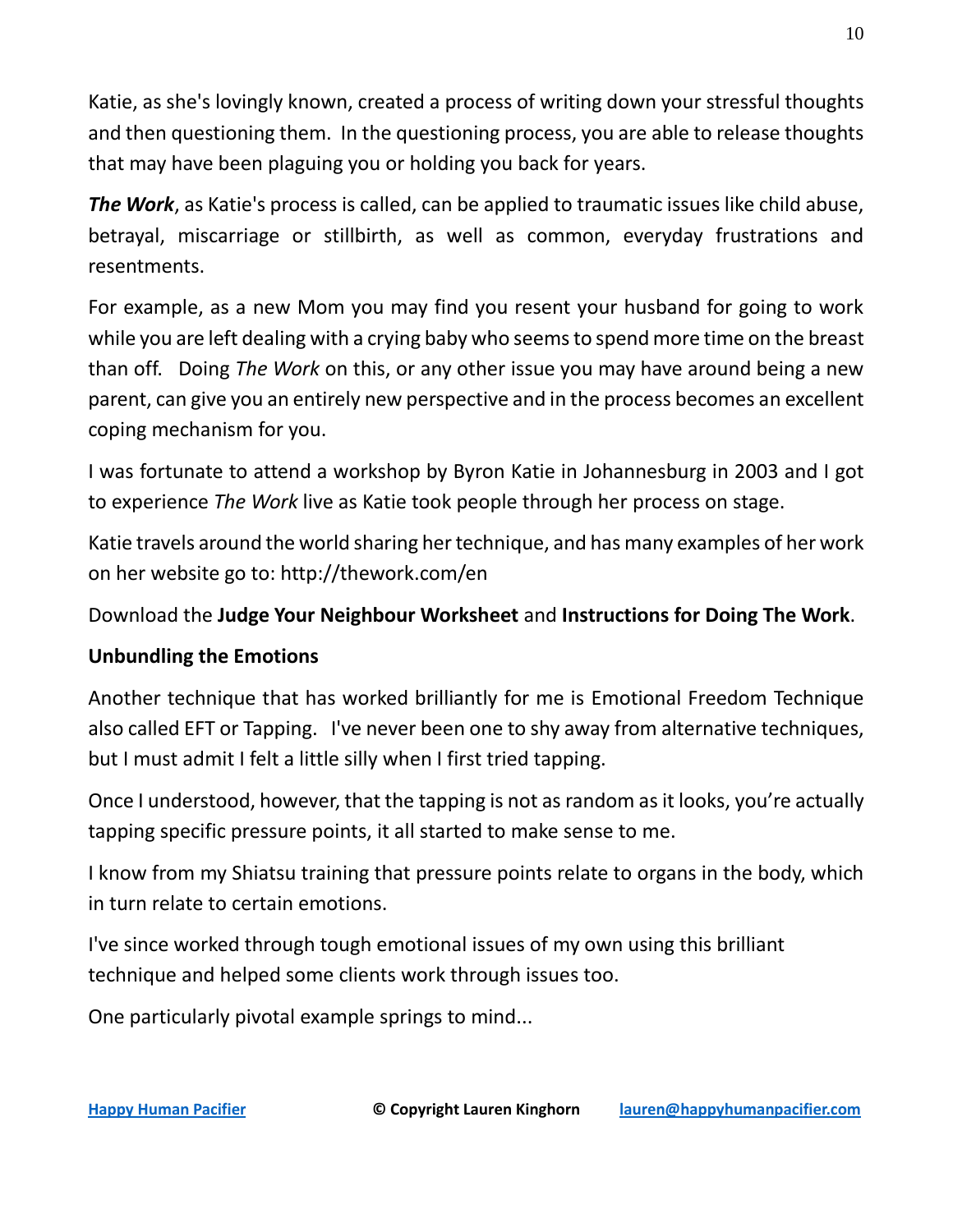A friend of mine called me to say her Aunt was in deep distress, having just found out that her sister had been shot and killed. I met with the Aunt and for an hour and a half we did EFT together.

The emotions that were bubbling to the surface were not shock or pain as I expected, but rage. My friends' Aunt felt she had spent her entire life picking up the pieces for her sister, she felt her sister was irresponsible and careless. Now she had died and left her with the lifelong responsibility of raising her two young children.

During that one short session she worked through all the stages of grief and came to accept her sister's death, forgive her, and welcome the children into her home. It was nothing short of miraculous. And all this with *just* Tapping on a few pressure points.

I now see EFT as the single most effective technique I've ever learned to shift your emotions. Fast.

EFT is a great tool if you experience Postnatal Depression or difficulty breastfeeding. I've used EFT to help a friend overcome her baby blues after the birth of her second child.

With EFT, its particularly helpful to have someone lead you the process at first. I was fortunate to be introduced to EFT by [Lana Ackermann.](http://www.emotionalfreedom.co.za/)

Lana is an accredited level 1, 2 & 3 EFT Trainer, and, fortunately for us, continues to practice as a practitioner as well. Lana lives in Stanford and travels around South Africa teaching and making herself available for sessions. She offers skype or telephone sessions to clients all over the world.

Book a session with Lana, go to: [http://www.emotionalfreedom.co.za](http://emotionalfreedom.co.za/)

Quick Recap:

#### **Follow these 4 Steps to Fire Up Your Determination**

- Research all the Possible Benefits of Breastfeeding
- **Pick the 3 Main Reasons You've Chosen to Breastfeed**
- **The Work to Turn around Your Stressful Thoughts**
- **The Dut Your Feelings using EFT**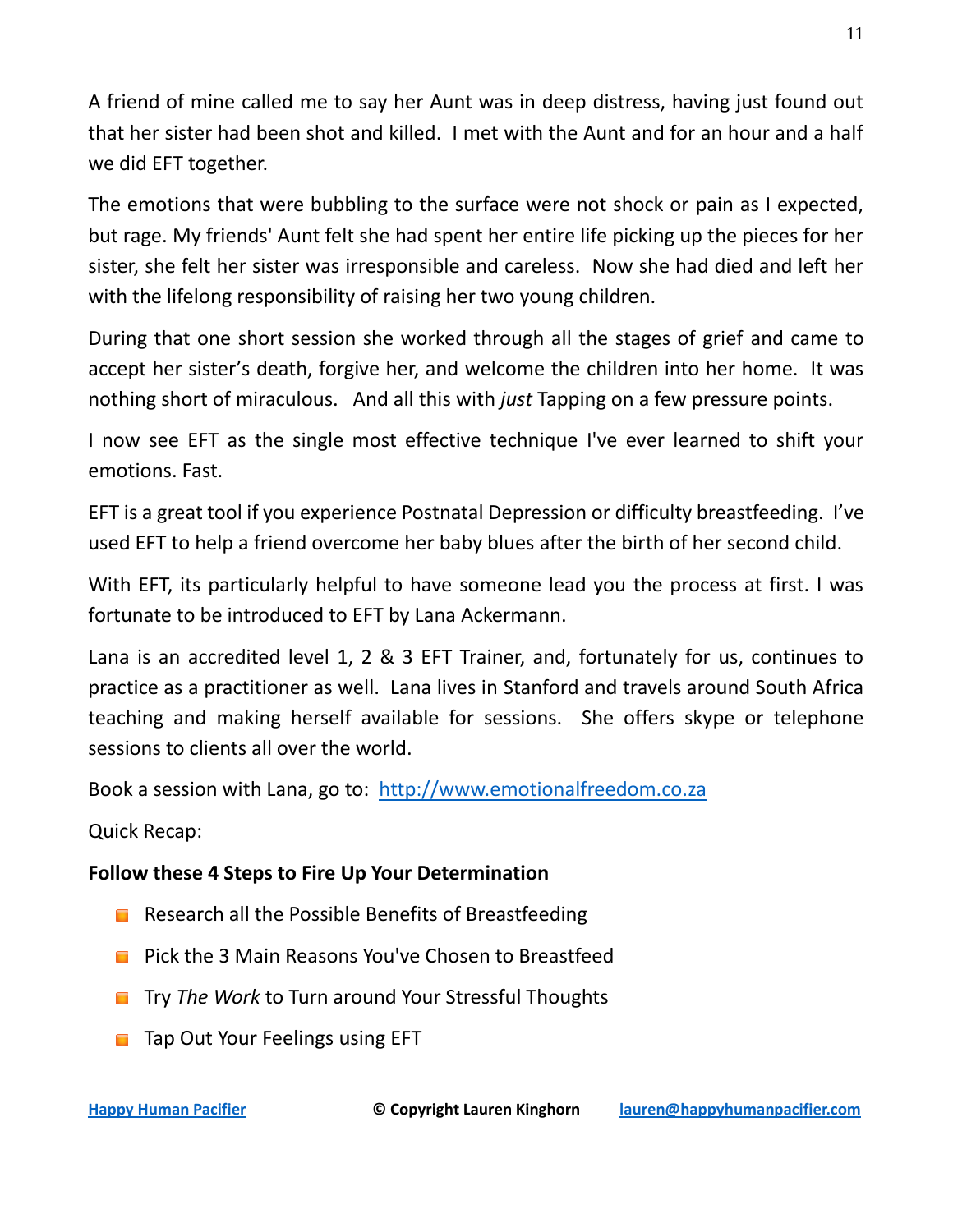

## **Chapter 3:**

## **Getting Through the First Few Days & Weeks**

Here's where the rubber meets the road. It's highly likely that your worst day may be one of these early days.

This can be for any number of reasons:

- 1. Missing out on the "breast crawl", baby's first dream feed
- 2. Struggling to position or latch the baby correctly causing painful nipples
- 3. Tongue or Lip tie issues causing loss of weight
- 4. Nurses or Doctors unsupportive of breastfeeding
- 5. Baby born prematurely, having to express milk at first
- 6. Complications after birth, having to supplement with formula
- 7. Scheduling feeds

Let's take a closer look at each of these.

#### **1. The Breast Crawl**

Our specialist lactation consultant and antenatal teacher, Rosemary Gauld, showed us a video of the breast crawl, that divine dream feed that can occur directly after birth.

This is something that happens naturally, well sort of… The ideal circumstances are a natural birth, with no medication in your system or baby's system that would make you drowsy. In the video we saw this happening after a water birth.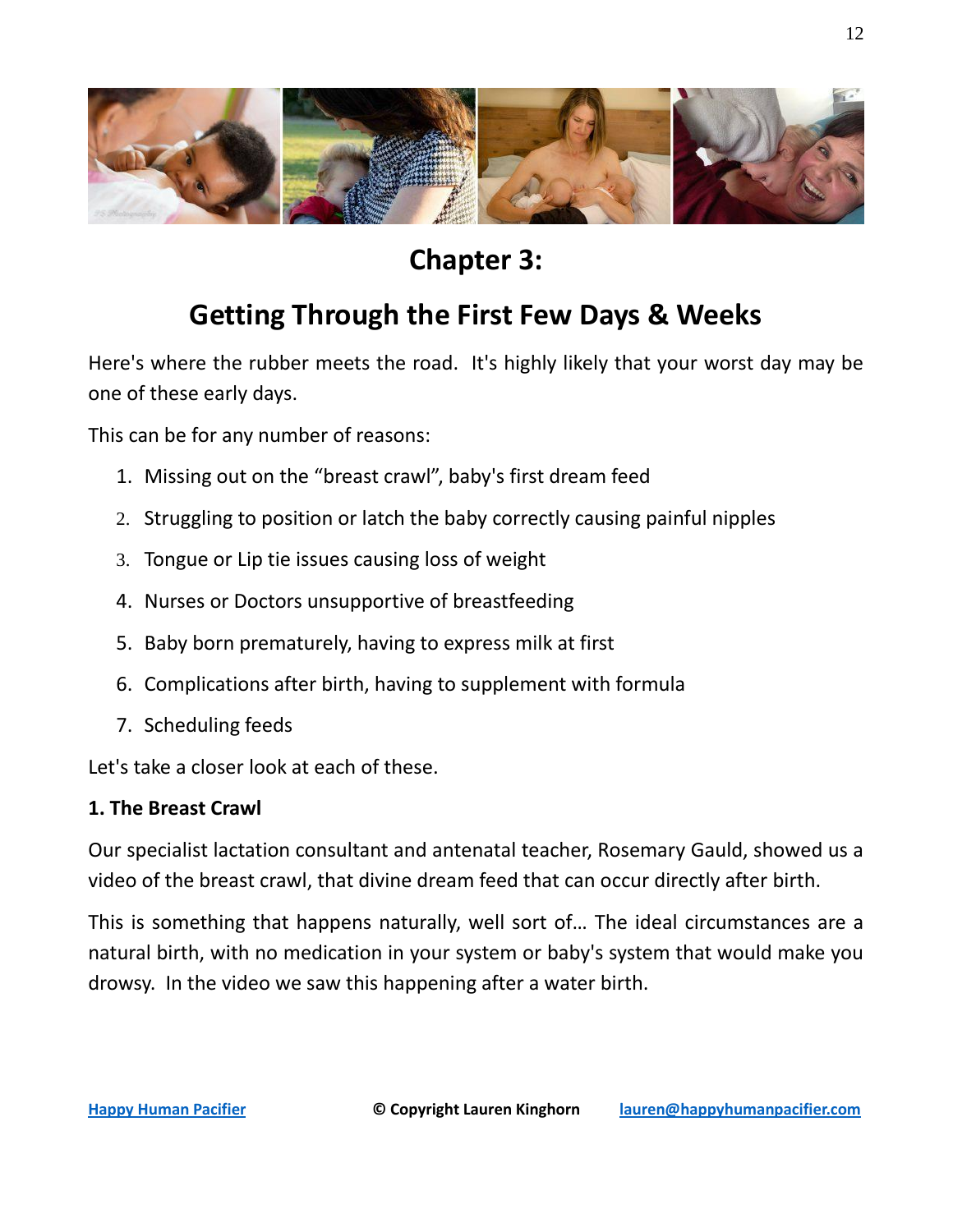Immediately after birth, your newborn relaxes on you, skin to skin, for an hour or longer - as long as it takes for baby to make their way up to your breasts and nurse for the very first time.

It's a beautiful thing to witness, and it has huge benefits for both Mom and baby.

The first major benefit is that baby instinctually knows how to position itself and latch correctly, as their instincts kick in during this precious moment.

The second major benefit is that, as the baby stimulates the breasts to release milk, Mom's natural love hormones (oxytocin) start flooding her system right away. Mom and baby bond happily and peacefully, relaxing together after the (sometimes) traumatic experience of birth.

Oxytocin also helps the mother curb blood flow, preventing hemorrhaging after birth.

Knowing all this upfront, prompted me to make a number of choices before I had my son.

#### **My Birth Plan**

I envisioned having this beautiful, serene moment with my son after his birth. I was so motivated to achieve this dream-first-feed, that I opted for a drug-free birth.

I also asked that no *Syntocinon (Syntometrine/Pitocin)* would be administered after the birth (to prevent hemmorhaging).

This set up a chain of events that eventually resulted in me being induced. Paradoxically, was loaded up with *Syntocinon.*

My original Gynae rejected my birth plan, refusing to deliver Benjamin if I refused *Syntocinon*.

I found a Gynae who was happy to go along with my Birth Plan, but she was going away the weekend after my due date. My baby was weighing nearly 4kgs at our post-due-date appointment. So I opted to be induced at almost 41 weeks.

This resulted in a labour from hell, sans pain killers – ouch!

And by the time young Benjamin was born I was exhausted and my blood sugar was so low, I was shaking like a leaf. I was convinced I was the reason he was crying so hard.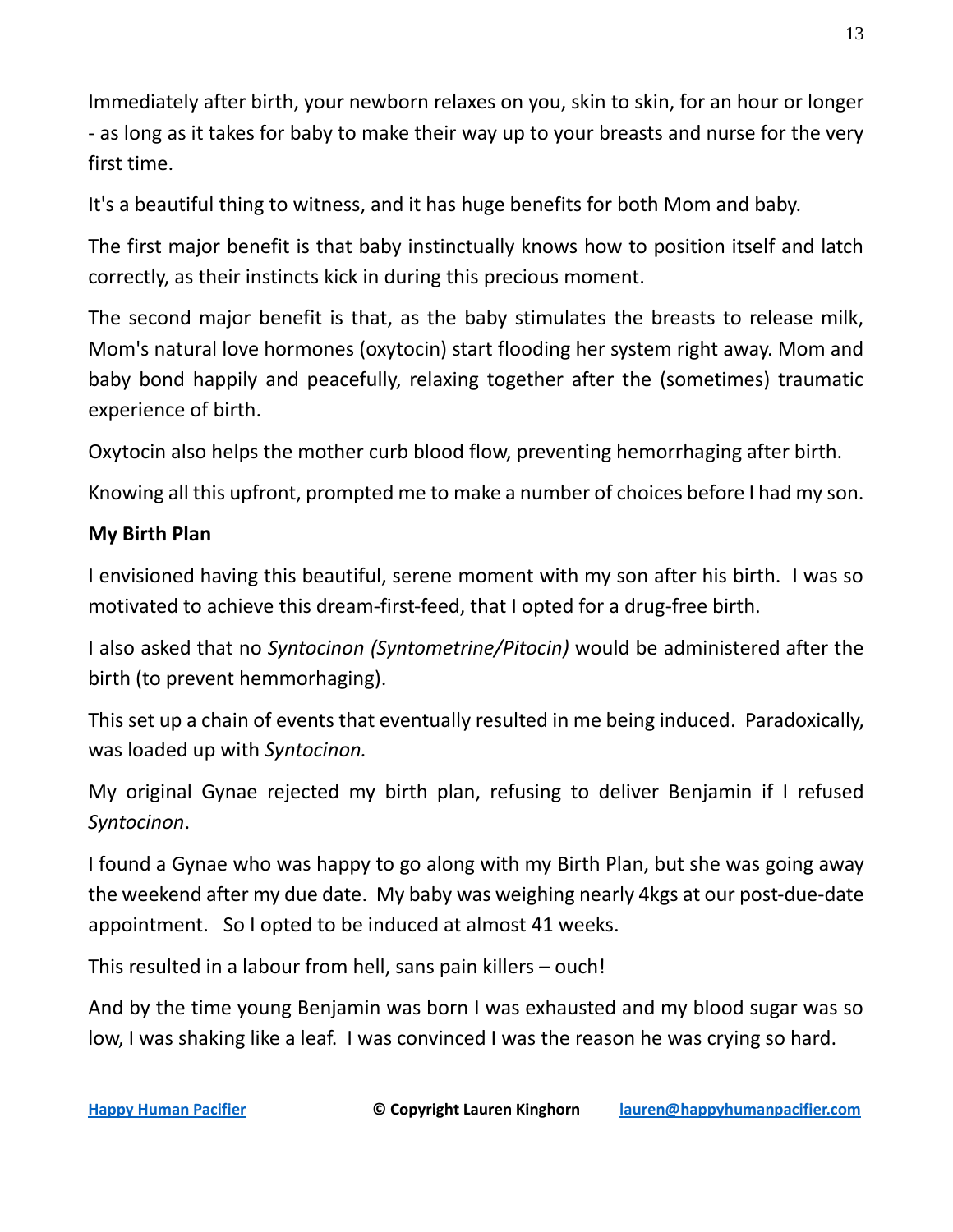So, I accepted the nurse's kind offer of a warm bath and was grateful when my husband and the Nurse took our little boy out for his weigh-in.

All thoughts of a breast crawl vanished and forgotten.

Lesson learnt. Labour and post-labour, particularly when you're giving birth for the first time, seldom goes according to your Birth Plan.

I've heard so many birth stories since then.

Once in a while, I hear of an almost pain-free birth.

Once in a while, I hear of a baby doing the breast crawl.

There's an AWESOME [story on Happy Human Pacifier](https://happyhumanpacifier.com/breastfeeding-my-adopted-child-a-mothers-touching-story) of a Mom who adopted her son, and he did the breast crawl on *her,* his adoptive mother. Gives me goose bumps!

#### **Plan for the perfect birth followed by the breast crawl, by all means…**

#### **Hope for it, dream of it but don't place your happiness and future breastfeeding success on having it.**

Birth Plans don't always go to plan but that doesn't mean you won't be able to breastfeed long-term (if that's your goal). I breastfed young Benjamin full-term, until he weaned naturally at nearly 4-years-old despite that the fact that we had a rocky start.

#### **2. Positioning and Latching**

I really struggled at the beginning to position and latch Benjamin correctly.

Fortunately, there were wonderful nurses in the hospital to help for the first couple of days. I remember still feeling nervous about latching when it was time to go home and I did experience quite a bit of nipple pain for the first few weeks as a result of incorrect latching.

I used cabbage leaves (cold from the fridge) and pure lanolin ointment to help reduce the pain, and persevered until I got the hang of things. And the pain dissipated.

I've since learned from La Leche League leaders that this pain does not have to be endured though. If you get your latch right from the start, breastfeeding should not be painful at all.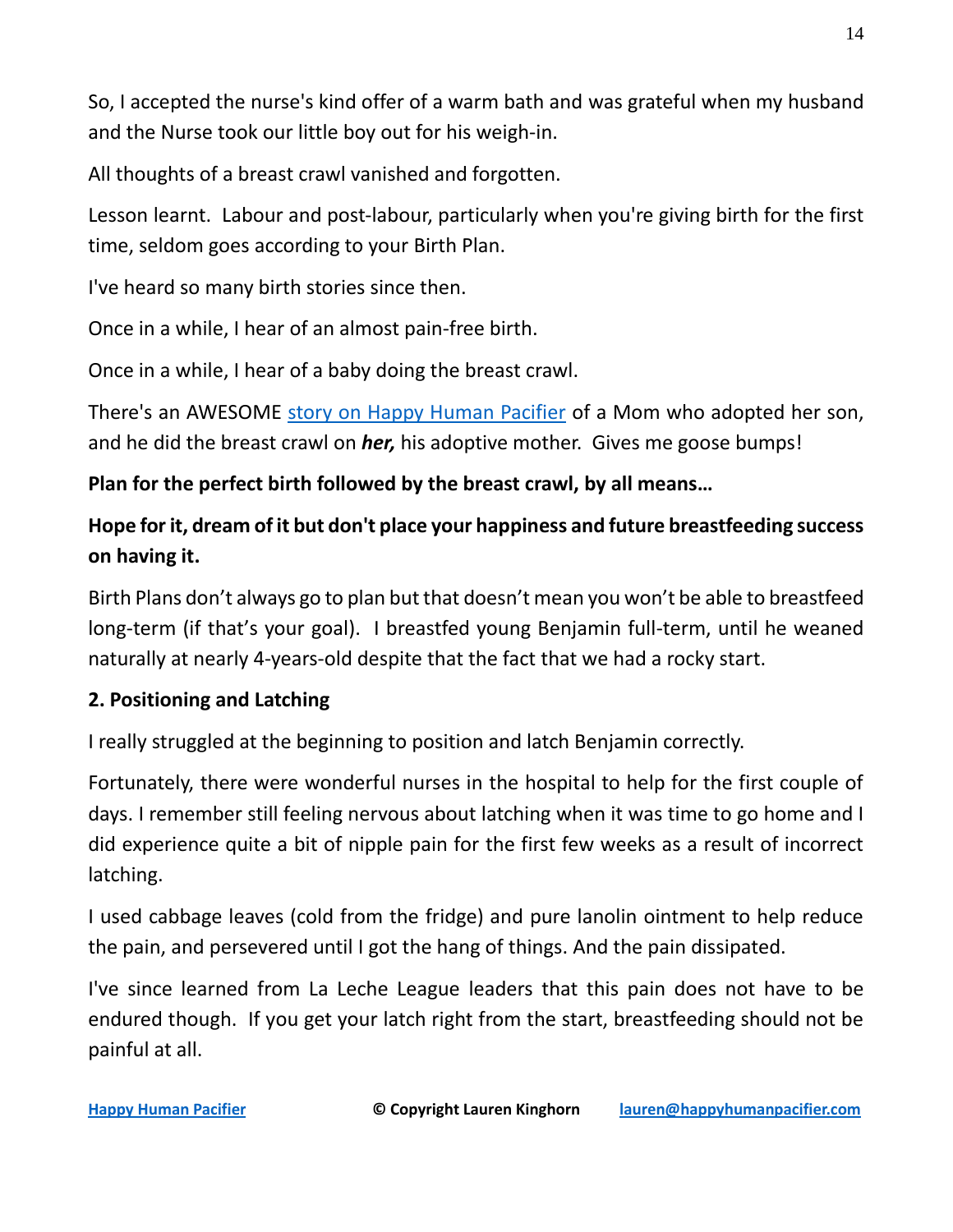Positioning and Latching is tricky to teach in a book. It's best to have someone physically present who can show you exactly what to do.

Ask whether there's an experienced, accredited lactation consultant (IBCLC) affiliated to your hospital or go and meet one at your local breastfeeding support group or LLL meeting.

I'd advise you to get help with latching as soon as possible – before you've picked up bad habits or done yourself some damage.

I fortunately did not experience cracked or bleeding nipples, or mastitis but I can just imagine how painful it must be to suffer these conditions. I've known some women who've stuck it out despite the pain, and others who just couldn't.

Do whatever it takes to make nursing an enjoyable experience for you and baby as soon as possible. You won't be sorry.

#### **3. Tongue or lip tie issues**

Again, this was not something that I experienced, but here's a personal story that was written by a Grandmother I know:

*"My grandson is almost 5 months and my daughter is still expressing milk for me to feed (I'm the nanny! :-)) him during the day when's she's at work. We do supplement with formula, about 20%. in the beginning, she had such trouble.*

*He may have been a little colicky, but the real problem we found at 2 weeks was that he was tongue-tied! (The pediatrician told my daughter that he was definitely NOT tonguetied).* 

*The Ear Nose Throat Specialist told us that he sees at least 8 - 9 nursing mothers and their babies a day. The babies are not gaining weight, the mothers are at the wits end and they're being told by their pediatrician to transfer over to formula.*

*The doctor explained that, before formula became the rage, when midwives would birth a baby, they would immediately cut the thin membrane under the tongue, but that now that's never done. Not only problems breastfeeding, but many of these children will grow up with speech problems."*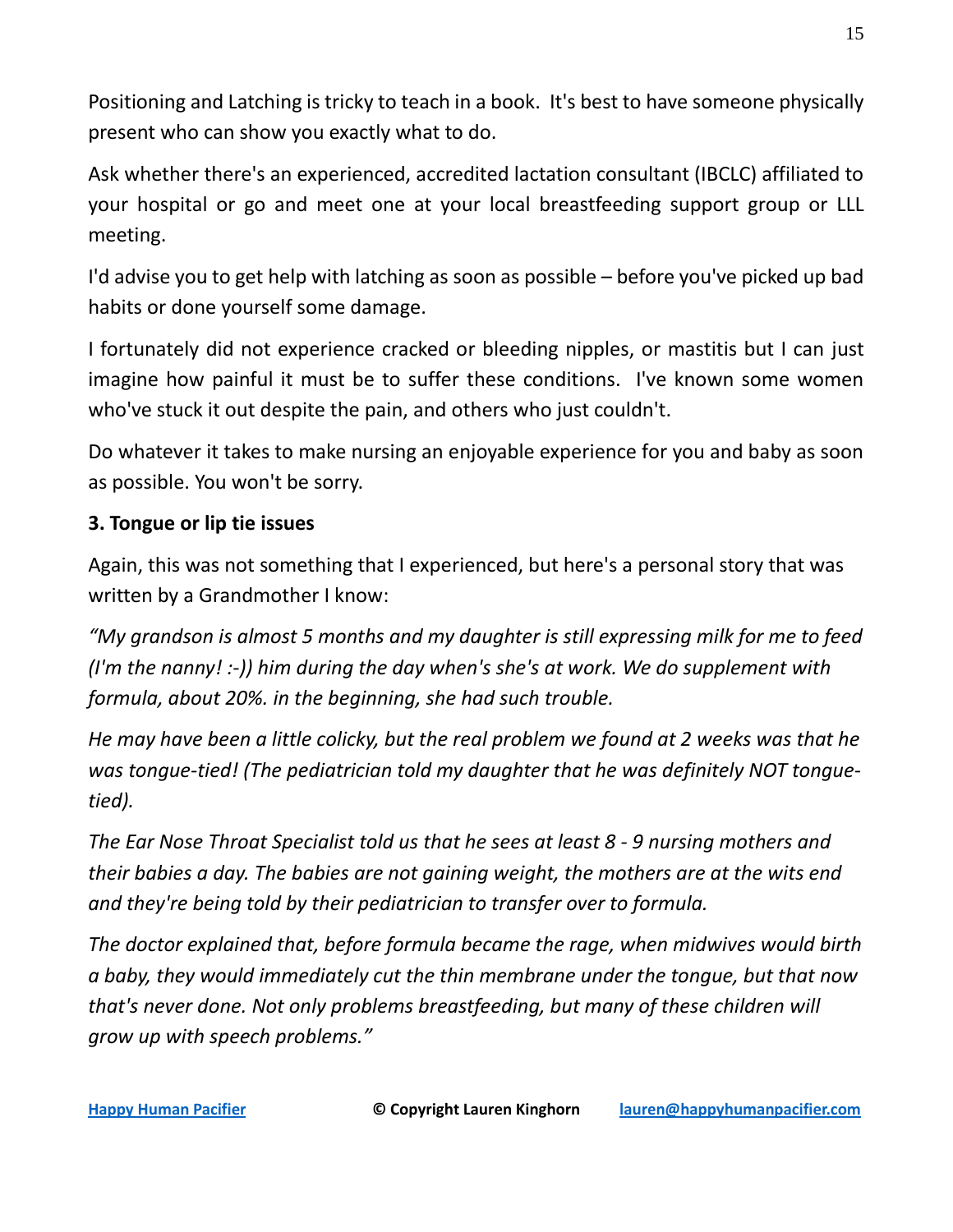From what I understand, if you're really struggling with latching, and suspect a tongueor- lip-tie issue, it's really important that you have a Professional assess your baby.

#### **4. Nurses or Doctors Unsupportive of Breastfeeding**

I'm not sure if this happens in all countries, but I can't tell you how many times Moms here (in South Africa) have told me that they gave up on breastfeeding because they thought it would come naturally, but it was just too hard, and they felt alone.

No-one was there to help, teach, encourage and support them.

Worse still, are the stories I've heard where medical staff have given unhelpful advice (e.g. only feed every 4 hours or supplement with formula from the start). And when the Mom's breasts become engorged, or her milk dries up, they simply recommend she just try formula instead. (See point 7).

#### **5. Baby born prematurely, having to express milk at first**

It's not easy to breastfeed if you have twins, or triplets, or if your baby is born prematurely, but it is possible. Other Moms have done it.

Don't miss Melinda's powerful [story of Breastfeeding her Preemie Twins in NICU.](https://happyhumanpacifier.com/breastfeeding-in-nicu) 

Heartrending when you're not being able to hold your little one(s) and then having to pump milk for them, especially when you've never pumped milk or nursed a child in your life before.

You might find it easier to express milk if you are able to be close to them or see them.

If you aren't allowed to sit near the incubator, it would help to have a photograph, video or even audio recording of your baby crying. Your body is more likely to respond to these natural cues.

Just remember that the first few days, you will still be producing colostrum so the quantities you express will be tiny.

Don't give up - colostrum is like liquid gold for babies, teaming with antibodies.

Colostrum may be vital for your baby's survival. Knowing this can help you persevere with pumping… and if you to do this, in a few days or weeks you will get to hold your little one(s) in your arms and nurse them for real.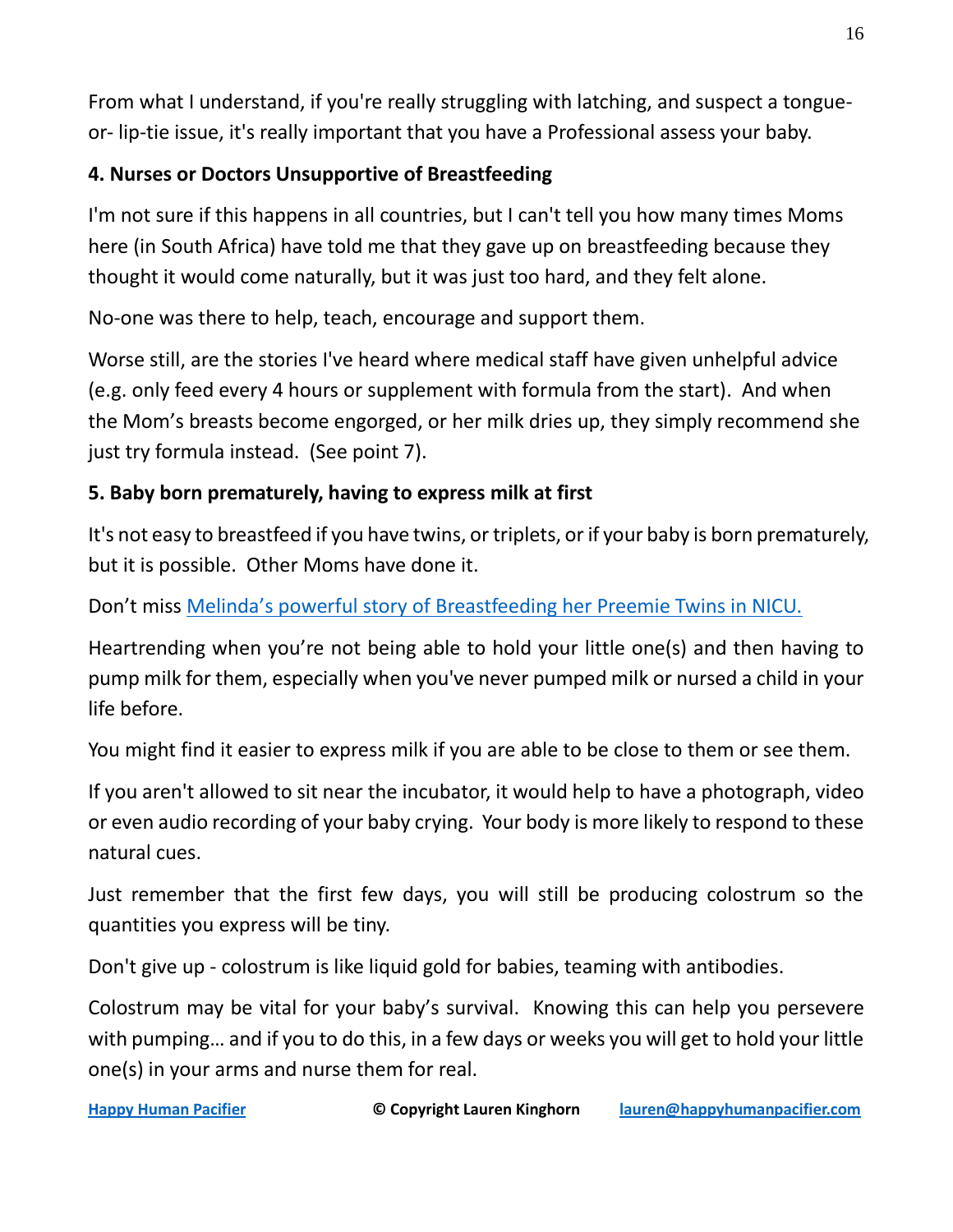#### **6. Complications after Birth, having to supplement with formula**

If, for some reason, you are not well enough to nurse in the first couple of days in your baby's life, there is still a chance that you will be able to take it up as soon as you are better.

#### **7. Scheduling feeds**

In my mind, scheduling feeds 3 to 4 hours apart, is the number one reason Moms give up on breastfeeding too early – usually because milk supply dwindles and dries up but it can also cause painful problems like engorgement and Mastitis.

#### [There's Scientific Proof of this too.](https://www.parentingscience.com/newborn-feeding-schedule.html)

In the first two or three days, while your baby adjusts to the world and you're producing colostrum, feeds will probably be frequent but short as baby only needs small amounts of this life-giving fluid at a time.

Once your milk comes in, it's important to keep your baby as closely as possible (babywearing is a great idea), so that you can watch their cues.

Whenever they become restless, start rooting or crying, (crying is usually a late cue), offer them a feed.

This is what's called feeding on demand, and it's especially important in the first 6 weeks of life, as that's when you are setting up your milk supply.

#### **The more you nurse, the more milk you will produce.**

#### **Insufficient milk supply is often due to spacing feeds too far apart.**

It appears the idea of feeding a baby every 3 or 4 hours came from formula feeding, as formula takes longer to digest than breast milk.

Breast milk takes about 90 minutes to digest, so you can expect your baby to be feeding every 90 minutes.

Sometimes, depending on their growing needs, they need to feed even sooner. Sometimes it will feel like all they do is feed.

Be as patient as you can and keep offering the breast every time it seems your baby needs a feed.